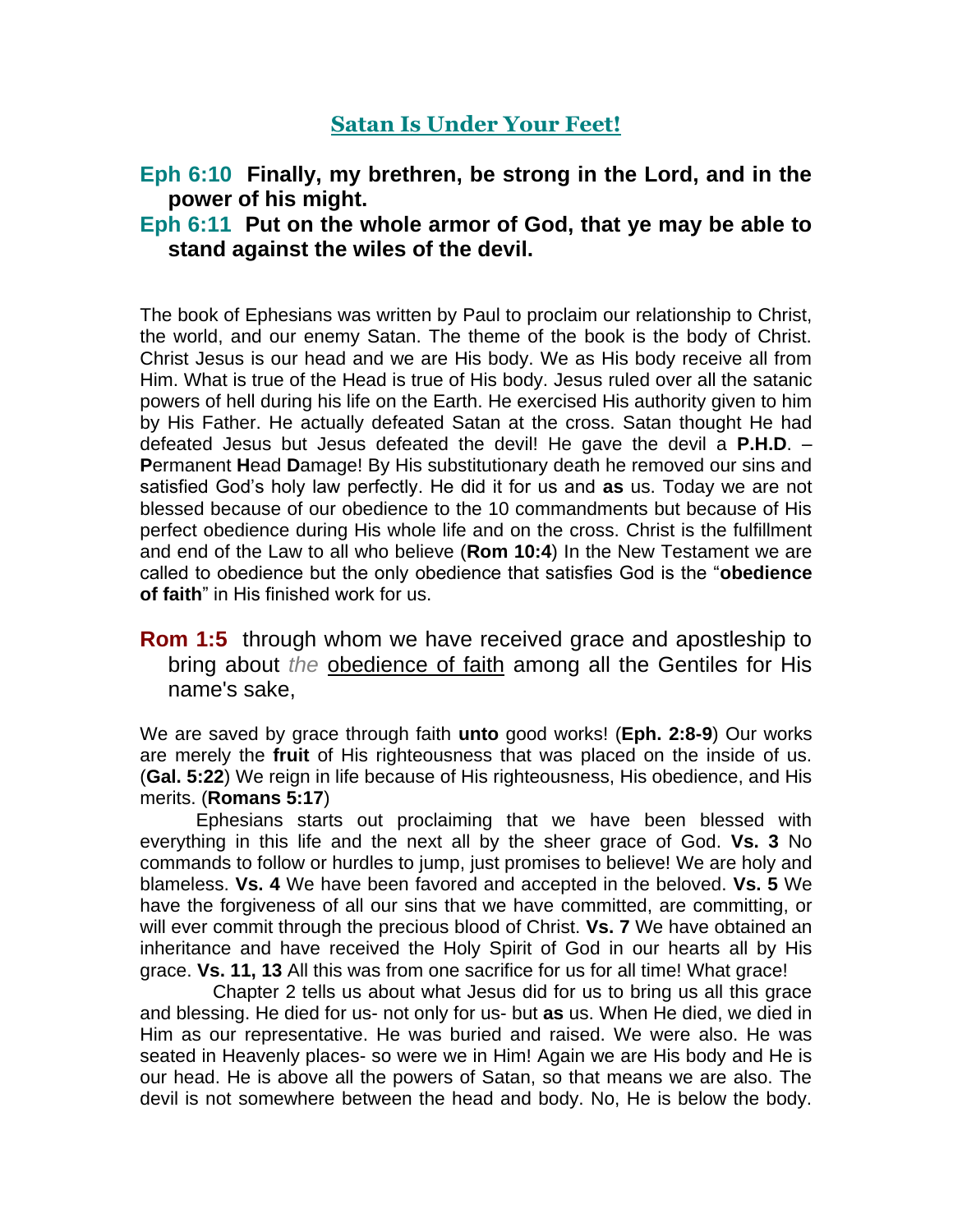He is beneath our feet! Notice where Paul places the teaching about the devil and our relationship with him- **He places it LAST in the letter- He says finally!!** Many Christians seem to be so focused on the enemy and fighting Him that they think Paul should have started out talking about the devil. No, He put him last. Instead of talking about the devil Paul wanted us to know about the grace of God. He wanted us to know that all our sins have been forgiven- past, present, and future. He wanted us to know that we died with Christ and that we are risen with Him. He wanted us to know we are seated with Christ. Christ is seated because is work is finished. It is called the finished work of Christ. Are you trying to finish the work Christ has finished? Are you trying to overcome sins in your life? Are you trying to overcome Satan in your life? You need not, because it has been done! Jesus actually disarmed the devil at the cross! What was the armament of the devil? It was the law! It was the commandments that we had broken. It was God's broken law that allowed the devil to condemn us.

#### **Col 2:14 He canceled the record of the charges against us and took it away by nailing it to the cross.**

#### **Col 2:15 In this way, He disarmed the spiritual rulers and authorities. He shamed them publicly by His victory over them on the cross. (NLT)**

What armed the devil before the cross was the commandments that we violated! It allowed him to condemn us and overcome us. The KJV says that God blotted out the handwriting of ordinances that was against us. What was the handwriting that was against us? It was the 10 commandments. This was the only portion of the Law that God wrote with his own hand upon two stones. God removed His own handwriting of ordinances that we broke and blotted it out. He did it by the shed blood of His Son. Jesus paid the debt off fully! It is finished! Now the devil has been disarmed. Do you know that when we go around focused on our performance and live in guilt and condemnation because of our failures we are actually re-arming the devil! Instead of focusing on Christ and His perfect sacrifice for us and the righteousness He has given us we often focus on how we fail to keep the 10 commandments. When we do this we re-arm the devil. Let me say this reverently. Jesus has forever fulfilled the 10 commandments for us! Rick, are you saying God does not care anymore if we live holy? **God forbid!** Yes, God is interested in a holy life but that comes from Christ on the inside of us. It comes from that gift of righteousness He placed on the inside of us. The Spirit has come to manifest Christ in us and through us when we trust Christ that He has forgiven us of all our sins and we are righteous in Him. As He is so are we in this world. (**1 John 4:17**) He is victorious over Satan and so are you! This is why Paul tells us to stand fast in God's armor of grace. All the armor is aspects of Christ's redemption and grace. The truth, righteousness, salvation, peace, faith, and sword are all gifts of His grace based upon what Jesus has done for us at the cross. They are aspects of the finished work of Christ for us. Stand fast in the grace of God and the devil will remain beneath you! Put Him last!